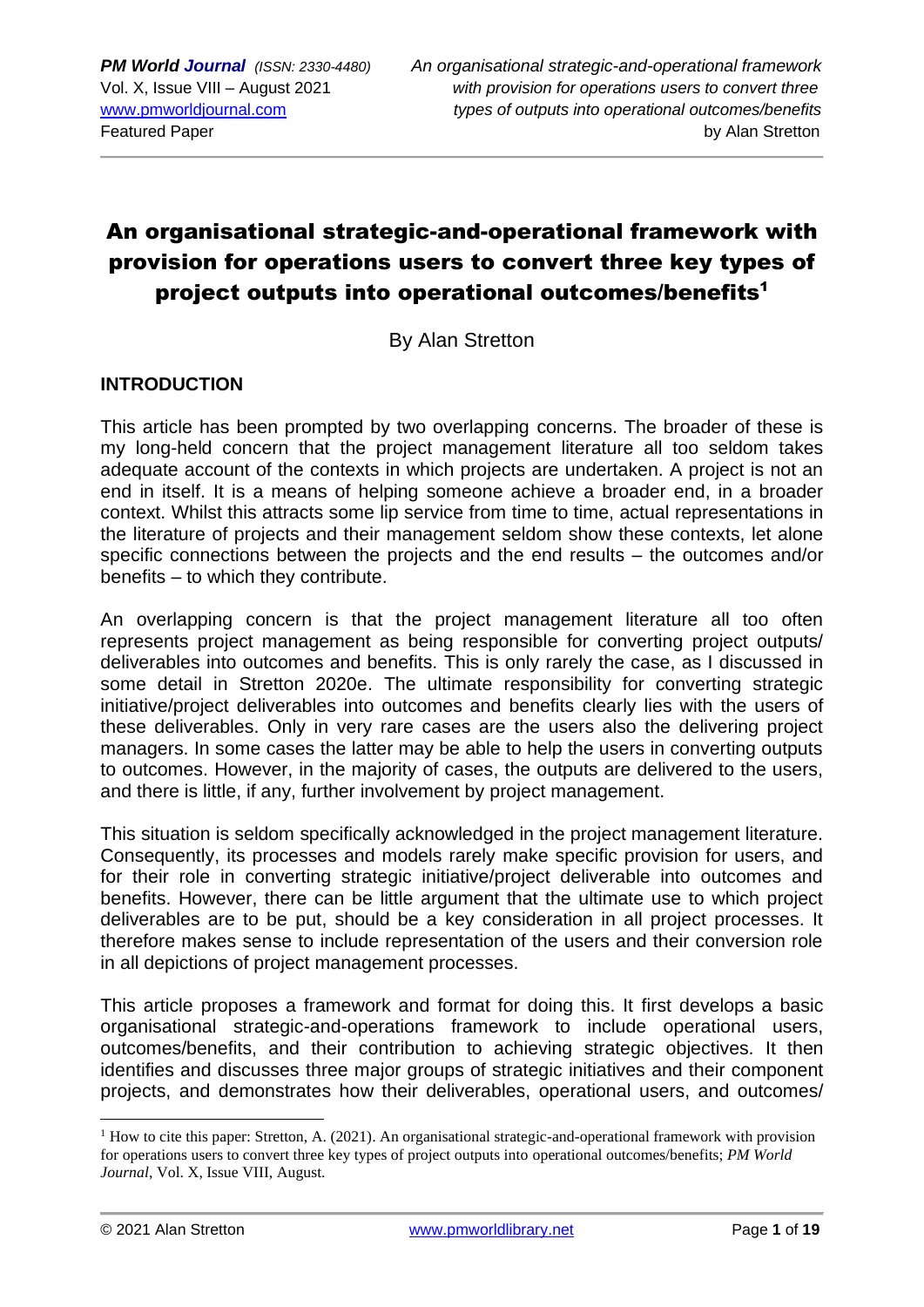benefits can be represented in the strategic-and-operations model, offering a type of transparency and detail which is rarely seen in the project management literature.

## **DEVELOPING AN ORGANISATIONAL STRATEGIC-AND-OPERATIONS MODEL**

#### **A note on terminologies**

For some time now I have used the descriptor *strategic initiatives* for the actual actions taken by an organisation to achieve its strategic objectives, broadly in line with the following definition from Cooke-Davies 2016.

….a project, portfolio of projects, other discrete program or series of actions undertaken to implement or continue the execution of a strategy, or that is otherwise essential for the successful implementation or execution of a strategy. This includes some (usually high priority) projects, but does not entail the entire project portfolio.

In this article I will be using the terminologies *strategic initiatives* and *projects* more or less interchangeably, and sometimes jointly as *strategic initiatives/projects.*

#### **A basic recursive organisation strategic management model, & users/operations**

Figure 1, to the right, represents the basic recursive strategic management model which I first discussed in Stretton 2020l, and which has been the backbone of most of my discussions on strategic initiatives in subsequent articles in this journal. However, this basic model does not include provision for the users of the deliverables/outputs from Stage 4 who convert them into outcomes and benefits, to help achieve the Stage 5 strategic objectives.



Additionally, users are invariably part of the operating units of organisations, which are also not provided for in the basic model in Figure 1. In some earlier articles in this journal I have included provision for both users and operations, broadly as follows.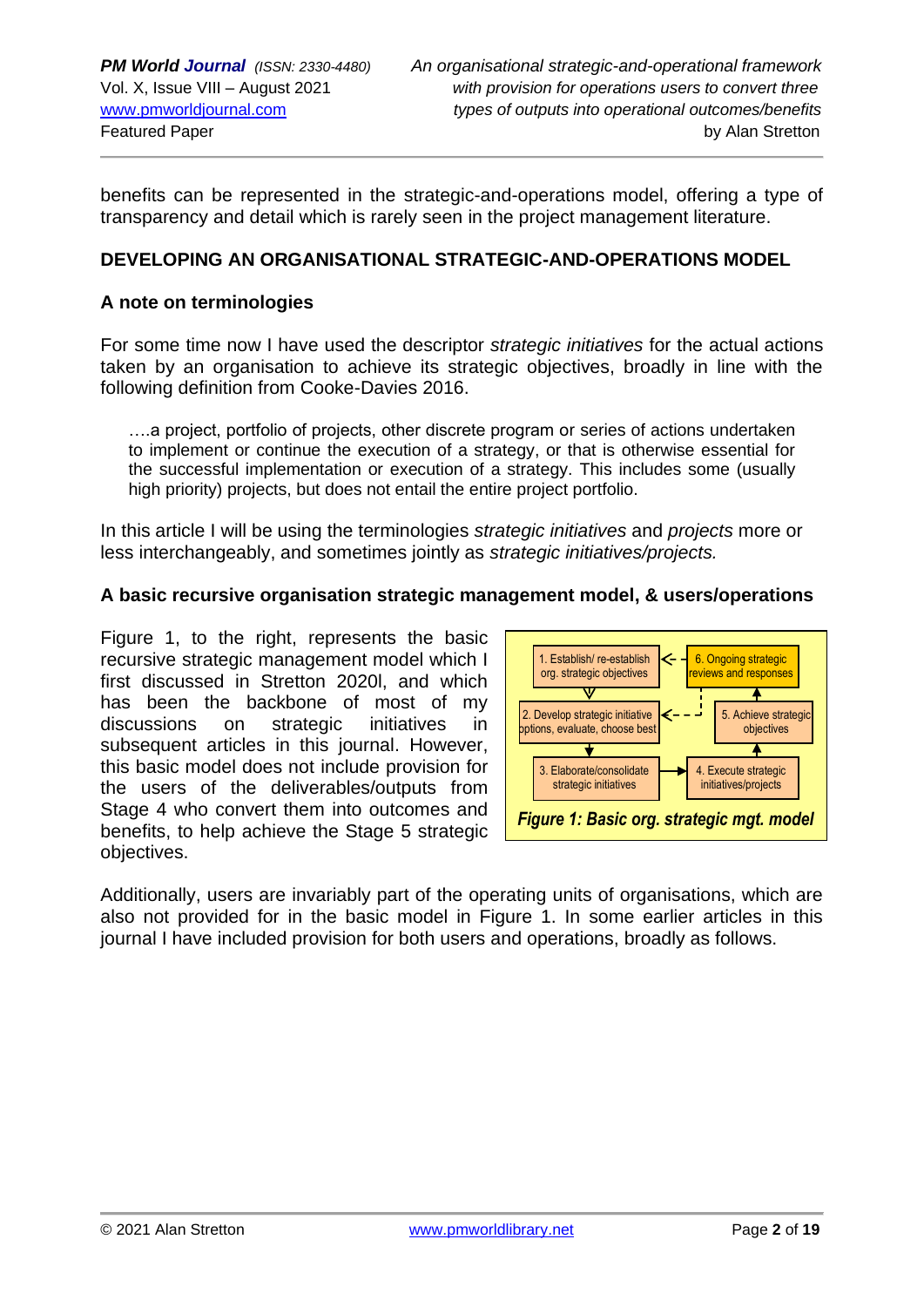

*Figure 2: Illustrating earlier additions of users and operations to the basic model*

In Stretton 2020m, Figure 2-8, I added "users" to the basic organisational strategic management model, as indicated by the two lower text boxes in Figure 2. More recently, in Stretton 2021j, I added a provision for operations, as indicated in the upper right section of Figure 2, which amalgamates these two particular augmentations.

The above additions to the basic model were made independently, and as components of articles which had different focuses. Our focus here is to represent both users and operations in ways which more explicitly indicate their relationships with strategic management on the one hand, and operations management on the other, as follows.

## **Re-arranging these features into a basic strategic-and-operations model**

The basic strategic-and-operations model I have developed is shown in Figure 3 below. It can be seen that it has two broad sectors, described as *Organisational strategic management* and *Operations management.* 

I have allocated a *Users* text box to the *Operations management* sector, following earlier discussions, and notated it *"USERS convert deliverables to outcomes/ benefits".*

I have also allocated text boxes for *Outputs/Deliverable* in the *Strategic management*  sector, and *Outcomes/Benefits* in the *Operations management* sector, to provide for the inclusion of more specific examples developed in the following discussions.

I have extended "Operations" to the more explicit *Other organisational operations*.

Finally, I have put *5. Achieve strategic objectives* dominantly in the operation management sector, because this is where the organisation's strategic objectives are actually realised.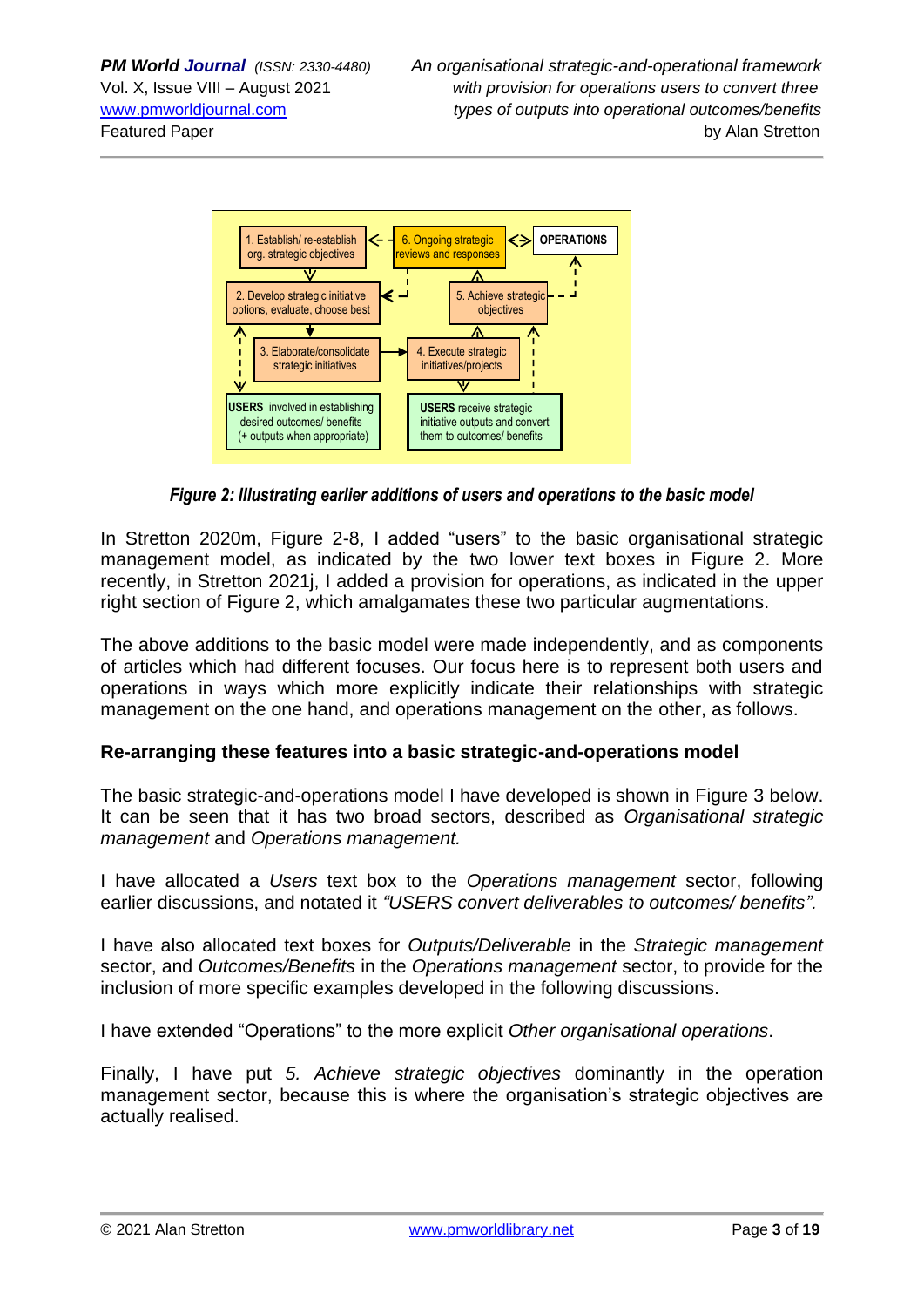*PM World Journal (ISSN: 2330-4480) An organisational strategic-and-operational framework* Vol. X, Issue VIII – August 2021 *with provision for operations users to convert three* [www.pmworldjournal.com](http://www.pmworldjournal.com/) *types of outputs into operational outcomes/benefits* Featured Paper by Alan Stretton and the Stretton by Alan Stretton by Alan Stretton



*Figure 3: A basic organisational strategic-and-operations management model*

We now move on to consider specific examples of types of strategic initiative/project deliverables, users and outcomes/benefits, and their inclusion in this model.

## **IDENTIFYING THREE BROAD GROUPS OF STRATEGIC INITIATIVES/PROJECTS**

In the Introduction I briefly mentioned an earlier article, Stretton 2020e, which identified three broad groups of strategic initiatives/projects, and which discussed responsibilities for benefits realisation management (BRM) within each group. These are summarised in the following model.

| <b>INTERNAL EFFICIENCY</b><br><b>STRATEGIC INITIATIVES/</b>                                                                                                                                                                                     | <b>EXTERNAL EFFECTIVENESS STRATEGIC INITIATIVES/PROJECTS</b>                                                                                                                                                                                        |                                                                                                                                                                                                                   |                                                                                                                             |                                                                                                                                   |  |
|-------------------------------------------------------------------------------------------------------------------------------------------------------------------------------------------------------------------------------------------------|-----------------------------------------------------------------------------------------------------------------------------------------------------------------------------------------------------------------------------------------------------|-------------------------------------------------------------------------------------------------------------------------------------------------------------------------------------------------------------------|-----------------------------------------------------------------------------------------------------------------------------|-----------------------------------------------------------------------------------------------------------------------------------|--|
| <b>PROJECTS</b>                                                                                                                                                                                                                                 | Shorter-term (Production-related)                                                                                                                                                                                                                   | Longer-term (Asset-related)                                                                                                                                                                                       |                                                                                                                             |                                                                                                                                   |  |
| "Stay-in-Business" maintenance<br>Business/organisation change                                                                                                                                                                                  | e.g. Product/service improvement<br>New product/service development                                                                                                                                                                                 | Physical fixed assets - e.g.<br>production facilities, office bldgs                                                                                                                                               | Aerospace/<br>Defense                                                                                                       | International<br>Development                                                                                                      |  |
| <b>Responsibilities for Outcomes</b><br>• If users have a formal<br>organizational representative, the<br>latter is responsible<br>• If there is no designated user<br>representative, then project/program<br>mgt. is usually held responsible | <b>Responsibilities for BRM</b><br>Responsibility is with designated<br>mgr. interfacing with organisation's<br>markets/customers - e.g. Product<br>Mgr, Events Mgr, Producer<br>• Project/program mgt has no direct<br>involvement in ultimate BRM | <b>Responsibilities for BRM</b><br>• Responsibility is with the<br>owners and/or designated user<br>representatives<br>• Project/program mgt has no<br>direct involvement in, or<br>responsibility for, final BRM | <b>Resp. for BRM</b><br>• Varies<br>Benefits often<br>focus on utility of<br>project/program<br>deliverables<br>themselves. | <b>Resp. for BRM</b><br>• Varies<br>Often shared<br>$\bullet$<br>between PPM<br>providers and<br>ultimate user<br>representatives |  |

*Figure 4: Types of strategic initiatives, examples, and responsibilities for benefits realisation mgt.*

The three broad groups of strategic initiatives/projects are identified by different colouring. I have changed some of the examples shown for each group to the specific representative examples which I will be discussing in more detail shortly.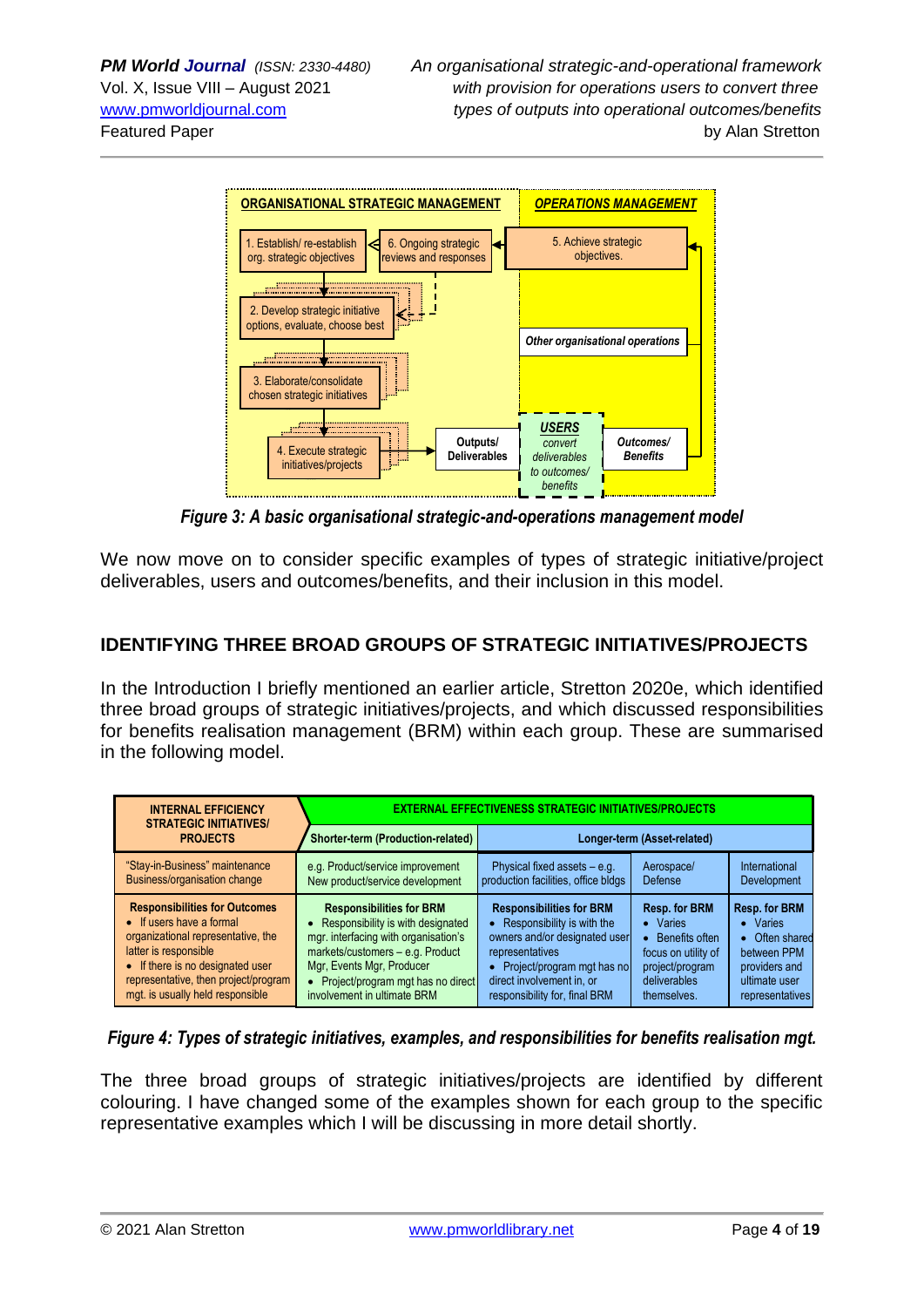We can summarise the three broad types, and the examples I will be using for each of these, as follows.

- Internal efficiency strategic initiatives/projects
	- o "Stay-in-business" maintenance initiatives
	- o Business/organisational change initiatives
- Shorter-term external effectiveness strategic initiatives/projects
	- o Product/service improvement initiatives
	- o New product/service development
- Longer-term external efficiency strategic initiatives/projects
	- o Production facilities initiatives
	- o Office building initiatives

We will not be looking separately at *Aerospace/defence* or *International development*  initiatives, which I had originally separated out because they had somewhat different responsibilities for benefits realisation management (BRM), which was the primary concern of the original article.

We now look at each of these three groups of strategic initiatives/projects in more detail.

### **INTERNAL EFFICIENCY STRATEGIC INITIATIVES/PROJECTS**

We start with the first of the three groups of organisational strategic initiatives identified above – namely *Internal efficiency* initiatives – and the conversion of their deliverables by internal users into internal operating outcomes. There are so many types of possible internal efficiency initiatives that I was concerned, first, with finding prominent examples that were reasonably representative of this group as a whole, and spent some time searching for a suitable framework to act as an appropriate exemplar for these discussions.

### **A generic strategic portfolio classification exemplar**

I finally settled on a strategic portfolio classification by Shenhar & Dvir 2004. Their classification not only covers the *Internal efficiency* strategic initiatives we are about to discuss, but also provides solid examples of product development initiatives which are directly relevant to the second group of strategic initiatives identified in Figure 4.

Shenhar & Dvir 2004 say that their following strategic portfolio classification is

….based on the need to select projects in accordance with their strategic impact.

Their basic framework is shown in the dominant left hand side of Figure 5, together with their examples of types of generic strategic initiatives for each of their four major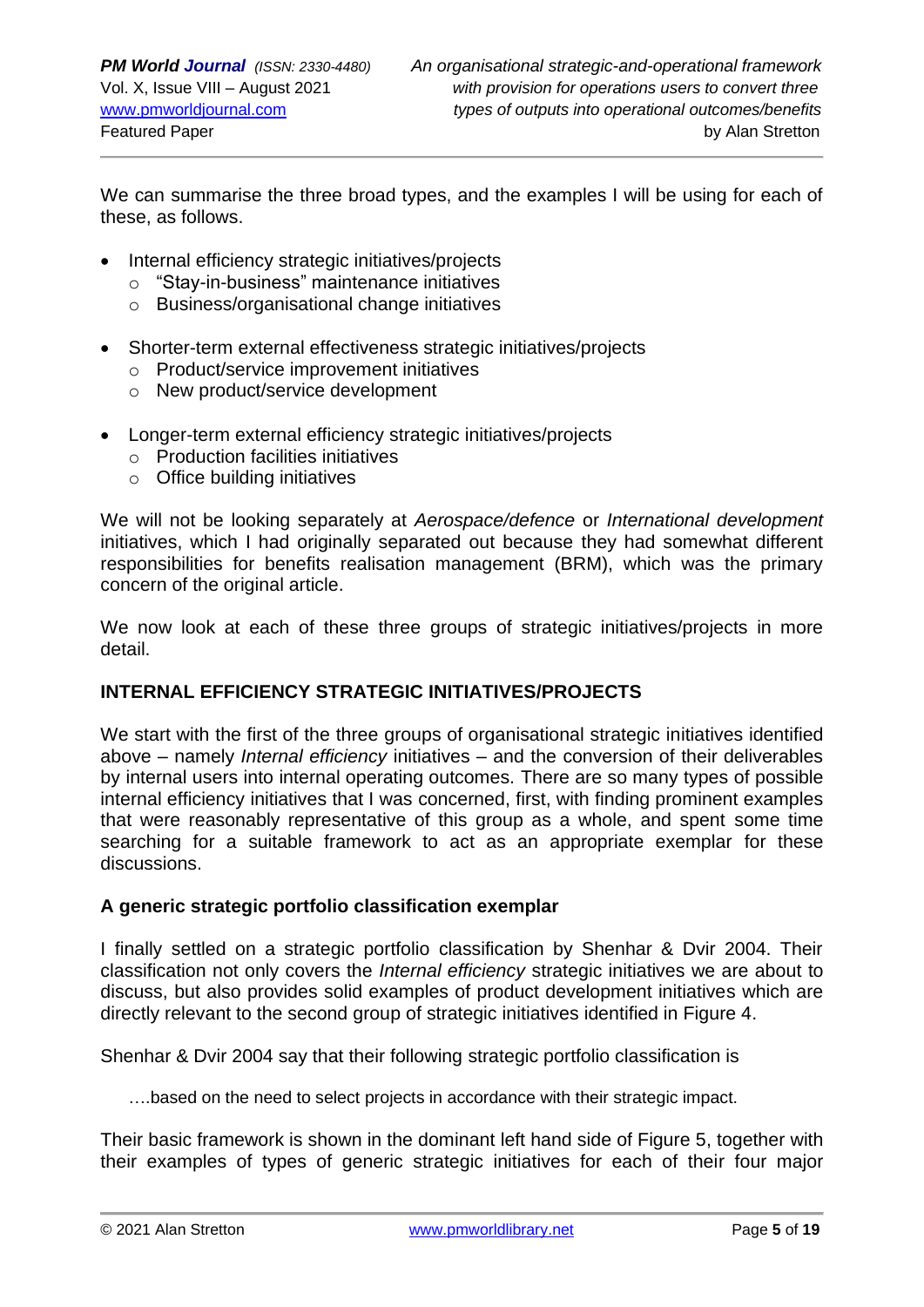classification groups. I have shown also the corresponding *Internal efficiency* and *External effectiveness* strategic initiative groups on the right of Figure 5.

|                              | A STRATEGIC PORTFOLIO CLASSIFICATION                |                                                    |  |                                                        |
|------------------------------|-----------------------------------------------------|----------------------------------------------------|--|--------------------------------------------------------|
|                              | <b>Operational</b> (existing business)              | <b>Strategic</b> (new businesses)                  |  |                                                        |
| <b>External</b><br>customers | • Product improvement                               | • New product development                          |  | <b>External effectiveness</b><br>strategic initiatives |
| <b>Internal</b><br>customers | • Maintenance<br>• Improvement<br>• Problem solving | • Utility and infrastructure<br>$\bullet$ Research |  | <b>Internal efficiency</b><br>strategic initiatives    |

#### *Figure 5: A strategic portfolio classification, adapted from Shenhar & Dvir 2004, Table 50.2, with its components related to External effectiveness and Internal efficiency strategic initiatives*

It is clear that the *Internal customers* components of the Shenhar & Dvir classification relate directly with the *Internal efficiency* strategic initiatives in Figure 4, and that the *External customer* components similarly relate with the first of the two groups of *External effectiveness* initiatives in Figure 4. We will be discussing the latter in the next major section of this article. In this section we focus on *Internal efficiency* strategic initiatives and their component projects.

As can be seen, Shenhar & Dvir give five examples of *Internal efficiency* initiatives, but I propose to choose just two of these to broadly represent this group, as now discussed.

## **"Stay-in-business" maintenance initiatives**

Shenhar & Dvir's *Maintenance* type of strategic initiative is one example of what some have described as "Stay-in-business" initiatives. I think this latter descriptor very clearly indicates the nature of these types of initiatives, and  $\overline{I}$  have separated them from change initiatives because, in my experience, stay-in-business types of house-keeping initiatives are sometimes overlooked.

## **Business/organisational change initiatives**

I have adopted this widely used descriptor to cover particularly the *Improvement* type of strategic initiative from Figure 5. There are huge numbers of possible improvement initiatives. For example, OGC 2007 discusses the following types of internal improvement initiatives.

- o Internal improvement (e.g. improved decision making, management processes);
- $\circ$  Process improvement (productivity or efficiency 'doing more with the same');
- $\circ$  Economy ('doing the same with less' cost reduction);
- o Personnel or HR management actions (better motivated workforce productivity)

I believe we can reasonably accommodate the other three internal efficiency components of Figure 5 within either or both of the above two representative initiatives: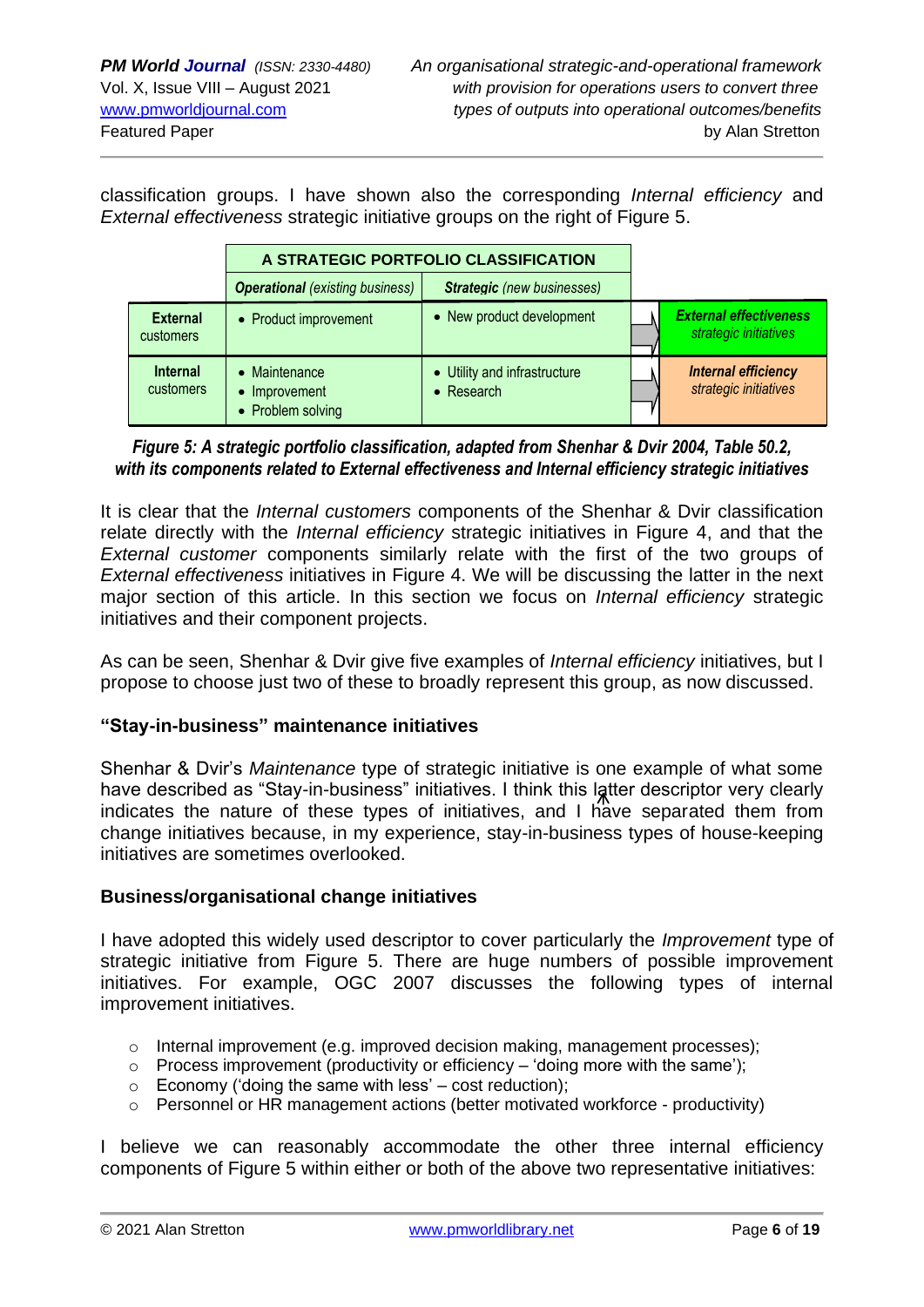- Internal *problem solving* could apply in either or both representative initiatives
- **EXT** Internal *utility and infrastructure* could also apply in either, but more likely with *business/organisation change*
- This also applies to internal *Research & development*, but is much more likely with *business/ organisation change*

On this basis I propose to stay with the above two representative groups of internal efficiency initiatives.

#### **Users of deliverables of** *internal efficiency* **initiatives/projects**

Regarding responsibilities for converting deliverables from these representative internal efficiency initiatives to outcomes, Figure 4 noted that:

- If users have a formal organizational representative, the latter is responsible;
- If there is no designated user representative, then project/program management is usually held responsible, at least for a time (if my own experience is any guide).

With regard to the latter bullet point, I project managed some substantial internal efficiency projects in Civil & Civic, including the development and deployment of a completely new financial and cost control system for the whole organisation. The users, of course, were virtually everyone, but I was held responsible for its success for a couple of years, before this was fully picked up by the secretaries of branches and departments, who then assumed full responsibly for the ongoing implementation and maintenance.

However, irrespective of who has initial and/or ongoing responsibilities**,** it is the users of the deliverables of these internal efficiency strategic initiatives who ultimately determine the adequacy of the outcomes.

#### **Outcomes from** *internal efficiency* **initiatives/projects**

I am not sure of the value of suggesting generalised outcomes because, in practice, desired outcomes should be very specific in nature. However, the descriptors of both the above initiatives rather directly reflect the natures of the relevant desired outcomes, which I described as follows.



*Figure 6: Typical internal efficiency initiative deliverables and relevant outcomes*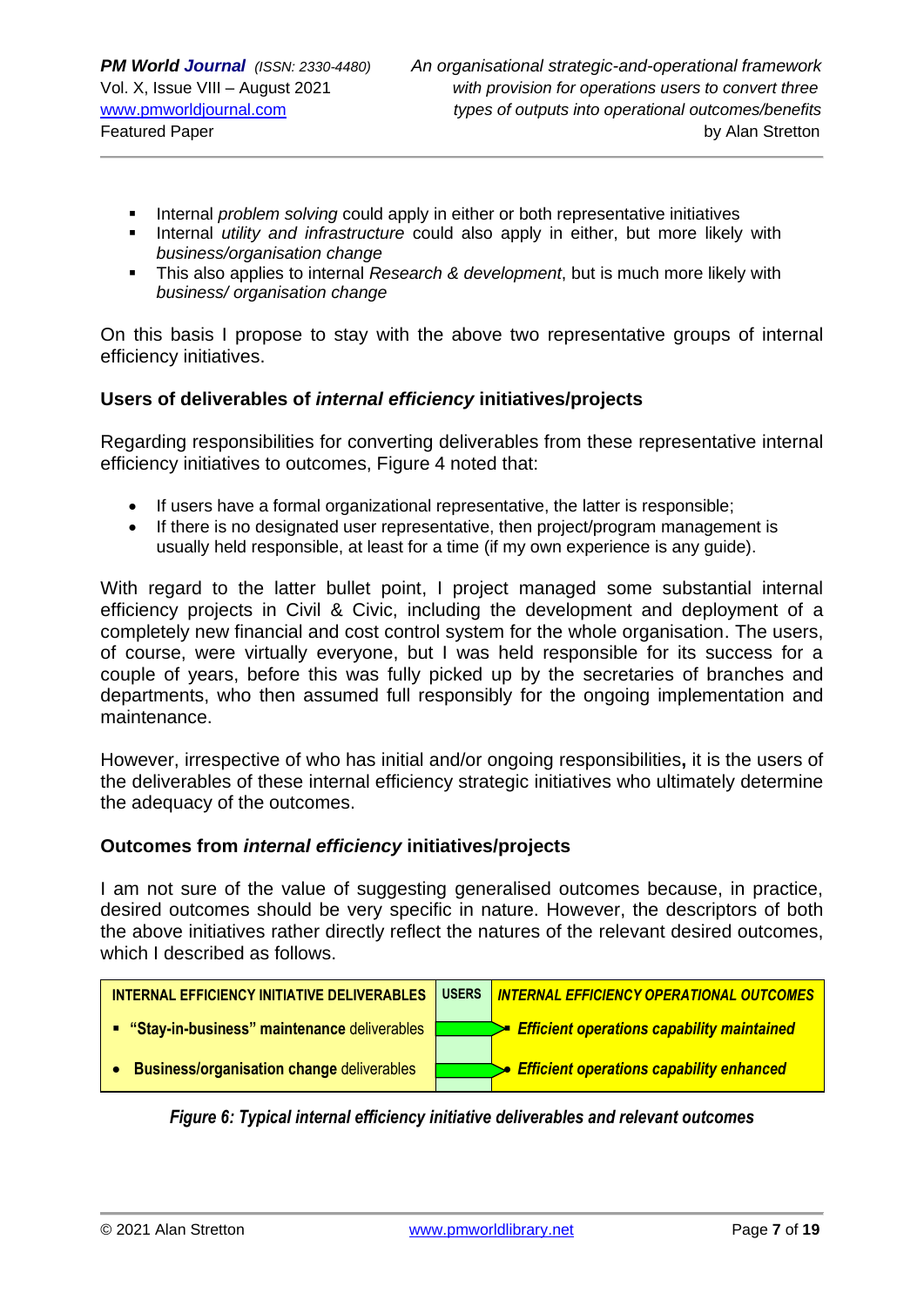It will be noted that I have not mentioned benefits here. This is because benefits to the organisation from achieving the above outcomes do not eventuate until the *external effectiveness* outcomes to which they contribute, have been attained, and consequent benefits achieved.

## **Representing the above in the organisational strategic-&-operations mgt. model**

We now represent the above internal efficiency initiatives in the basic organisational strategic-and-operations management model of Figure 3 as follows.



*Figure 7: Representing internal efficiency deliverable, users and outcomes on the organisational strategic-and-operations management model*

These appear to apply in much the same way to both supplier and owner organisations.

## **SHORTER-TERM EXTERNAL EFFECTIVENESS INITIATIVES/PROJECTS**

We now turn to the second of the three groups of organisational strategic initiatives identified in Figure 4 – namely shorter-term external effectiveness initiatives and their component projects. These embrace a very wide and diverse field, which makes it difficult to cover this group in a generalised way. I have therefore elected to focus on two prominent examples of this group of initiatives.

### **Two prominent examples of shorter-term external effectiveness initiatives**

The examples I will be using in discussing these types of strategic initiatives and their outcomes are those nominated by Shenhar & Dvir 2004, as illustrated in Figure 5 – namely *Product improvement* initiatives and *New product development* initiatives.

The Shenhar & Dvir Strategic Portfolio Classification is one of three frameworks they discuss to "distinguish among project types". The other two are their NCTP framework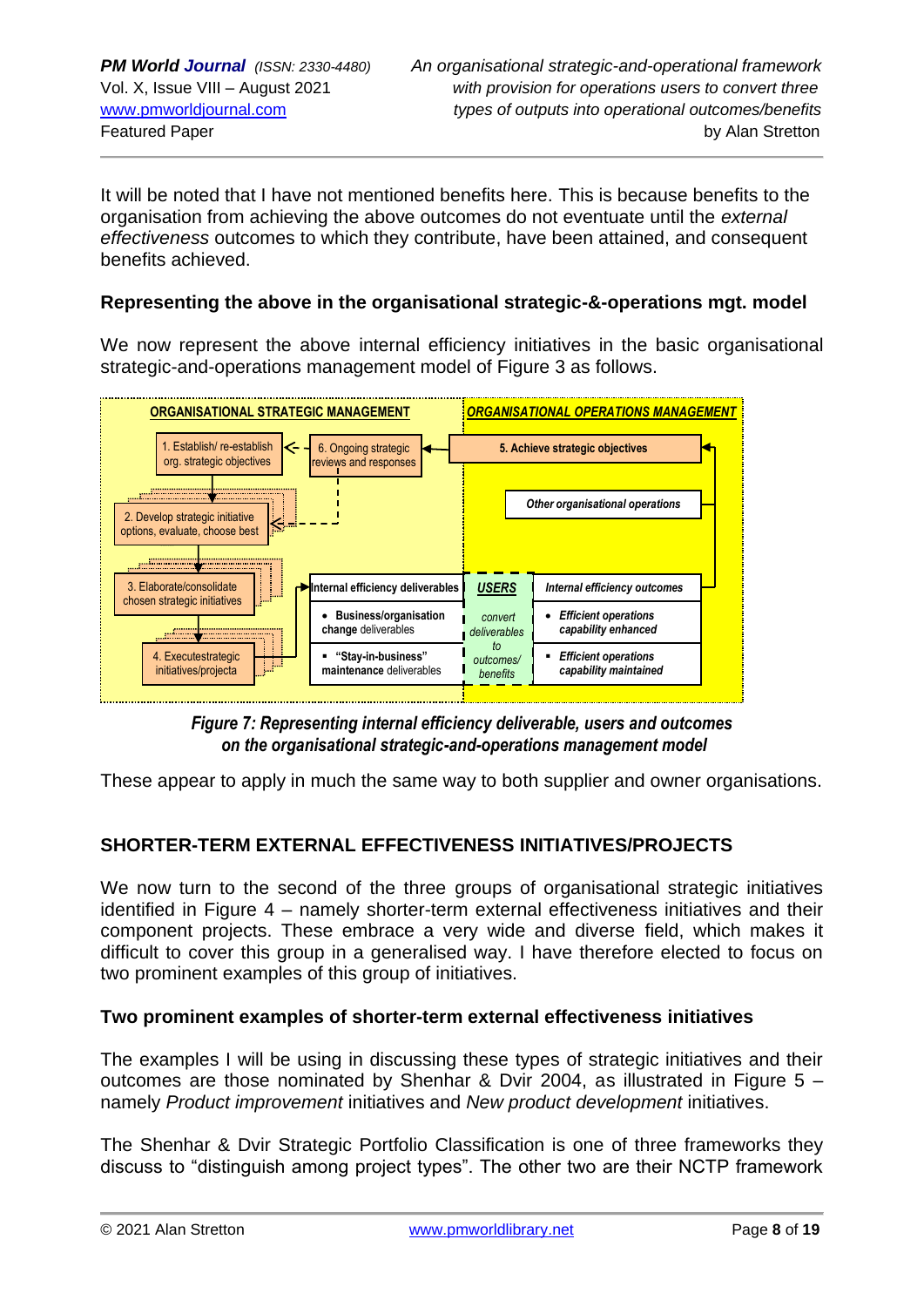and a Work Package framework. Their well-known NCTP framework covers what they describe as Novelty, Complexity, Technology and Pace dimensions of projects. Shenhar & Dvir 2004 specifically associate the first of these dimensions with product novelty, and then identify three types of projects within this dimension, which they describe as follows.

- ➢ *Derivative products* are extensions and improvements of existing products
- ➢ *Platform products* are new generations in existing product families
- ➢ *Breakthrough products* are new-to-the-world products

We can therefore associate derivative products directly with *Product improvement* in Figure 5, and platform and breakthrough products with *New product development*.

If I have interpreted their paper correctly, the authors' focus is basically on consumer products or similar. There are, of course, many other types of *shorter-term external effectiveness* strategic initiatives. However, these product-related types of initiatives are rather prominent ones, and in many respects could be seen as reasonably representative of the many other potential examples. I will therefore use them as my examples of shorter-term external effectiveness initiatives/projects in these discussions.

I would, however, like to add *services* to *products.* I have never worked in a consumerproduct-type organisation, but spent most of my hands-on working life in organisations that provided project management or similar services. These organisations were similarly concerned with improving their services, and some in developing new types of services.

For example, Civil & Civic provided conventional design-and-construct services in the building and construction sector. However, as I have recorded in some previous articles, we responded to an apparent need from some customers in helping them clarify their business-related needs by expanding the range of our services to include what we came to call Client Needs Determination (CND). This became a very important addition to the scope of our deliverables.

In light of the above, I will therefore use the combined descriptor *product/service* to help these discussions be more inclusive. The two prominent examples of shorter-term external effectiveness initiatives from the above can then be described in active mode as:

- **Improve existing products/services initiatives/projects**
- **Develop new product/service initiatives/projects**

### **Users of improved and new product/service deliverables**

Essentially there are two groups of users of these types of deliverables – those in the owner organisations, and those in customer organisations. Within the *owner organisation*, there will invariably be someone responsible for interfacing with the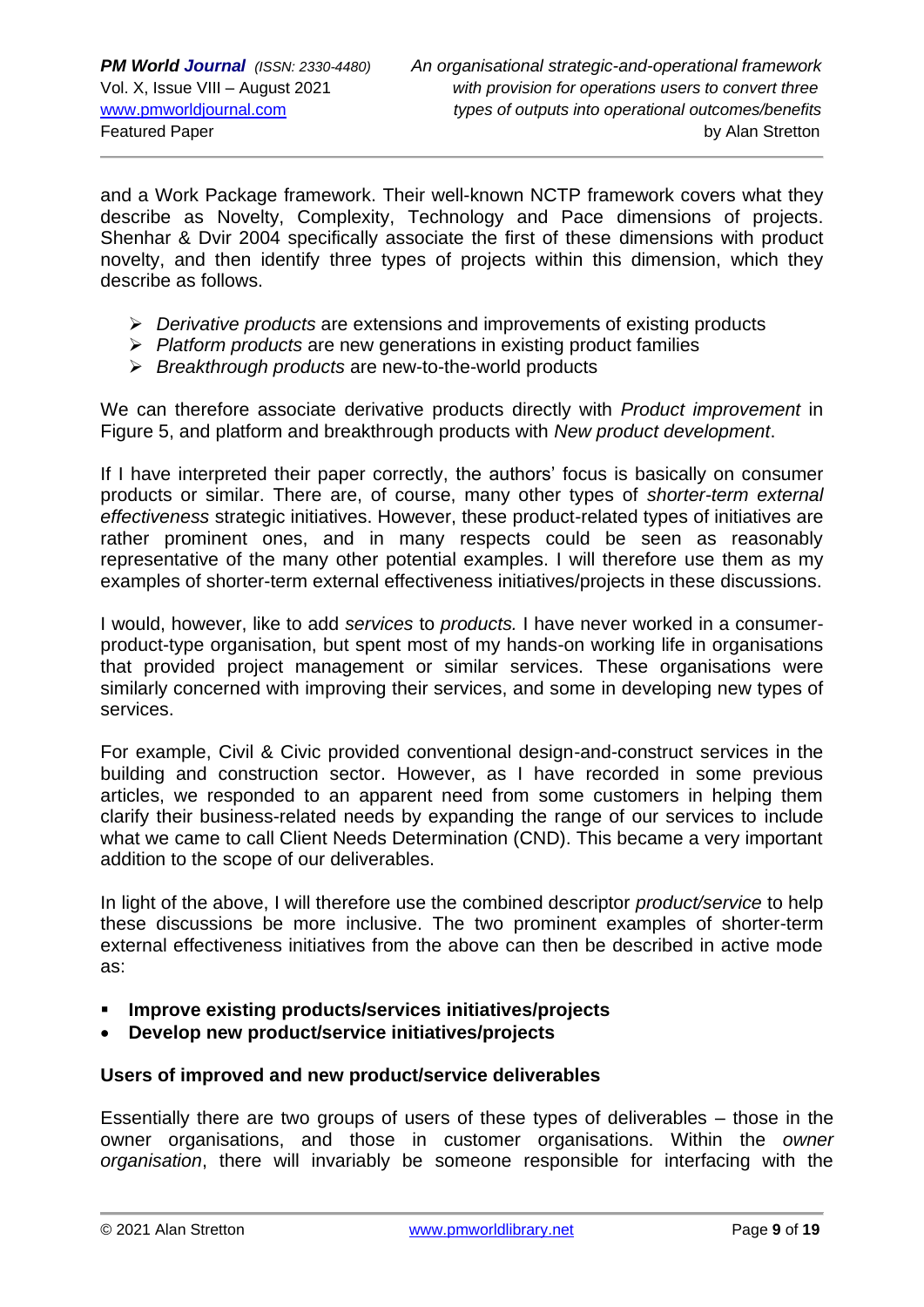organisation's customers. They can have varying roles and titles. The most definitive role may be the quite widely used Product Manager. Or it may be a broader role such as Marketing Manager. Whatever their designation, such people can be seen as the internal users of improved and new product/service deliverables.

Regarding users in *customer organisations*, the most obvious point to observe is that the success of the owner organisation's outcomes and benefits will depend on the extent to which the improved or new product/service deliverables are taken up by the customers. So, a good deal depends on the skills of people like Product and Marketing managers in promoting their products/services.

Finally, it is noted that project/program management has little if any direct involvement in activities that follow the delivery of the project outputs.

### **Outcomes/benefits from improved and new product/service deliverables**

As already noted with regard to internal efficiency initiatives, I am not sure of the value of suggesting generalised outcomes. One reason is because, in practice, desired outcomes should be very specific in nature, and I am reluctant to imply that generalised outcome statements would acceptable. Another is because many possible generalised outcomes could be suggested.

However, in this case the descriptors of both the above initiatives rather directly reflect the natures of the relevant desired outcomes, so I have ventured to describe them as follows.



#### *Figure 8: Typical shorter-term external effectiveness initiative deliverables and relevant outcomes*

I have described a desired outcome from the *product/service improvement* initiative as *"Existing markets consolidated/ expanded".* However, another desired outcome would be to develop new customer bases/markets, which I have ascribed to the *new product/ service development* initiative.

### **Adding these to the organisational strategic-and-operations management model**

We can now add the examples in Figure 8 to the entries in the organisational strategicand-operations model in Figure 7, as follows.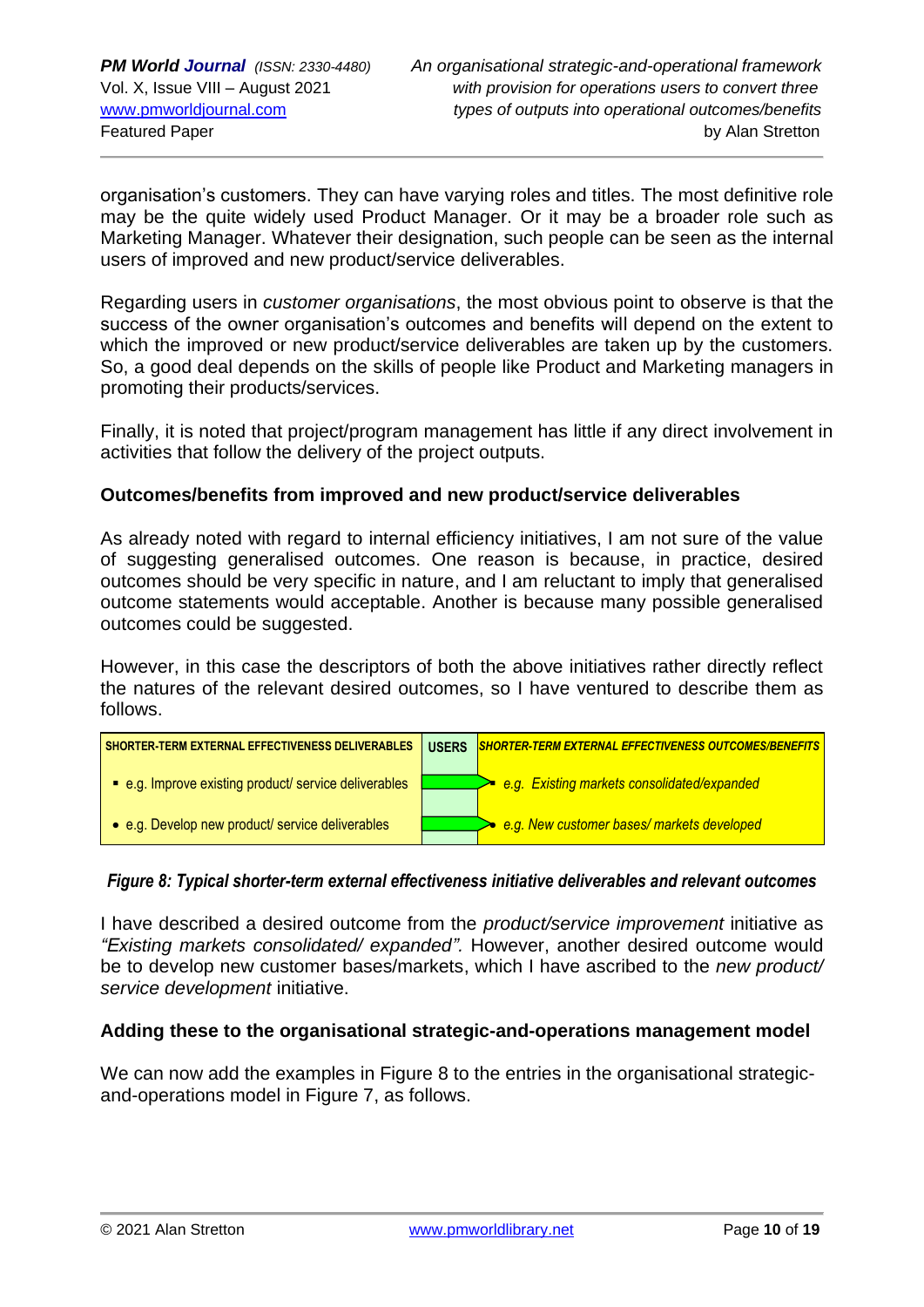



*Figure 9: Adding shorter-term deliverables and example outcome to the organisational strategicand-operations management model*

## **LONGER-TERM EXTERNAL EFFECTIVENESS INITIATIVES/PROJECTS**

We come now to the third of the three groups of organisational strategic initiatives identified in Figure 4 – namely longer-term external effectiveness initiatives. Figure 4 identified three types of longer-term (asset related) external effectiveness initiatives/projects, namely *Physical fixed assets* (e.g. production facilities, office buildings), *Aerospace/ Defense*, and *International Development.*

As indicated earlier, the original article separated out the latter two mainly because they have wider ranges of people responsible for benefits realisation management (BRM) than generally apply with the more conventional physical fixed assets.

In the following, I will focus on the physical fixed assets component.

## **Longer-term external effectiveness initiatives and physical fixed assets**

With longer-term external effectiveness initiatives we move into a very different environment from the previous two groups of initiatives, particularly with regard to the long time frames associated with managing the outcomes and benefits of the majority of physical fixed assets deliverables.

Wikipedia defines fixed assets as follows.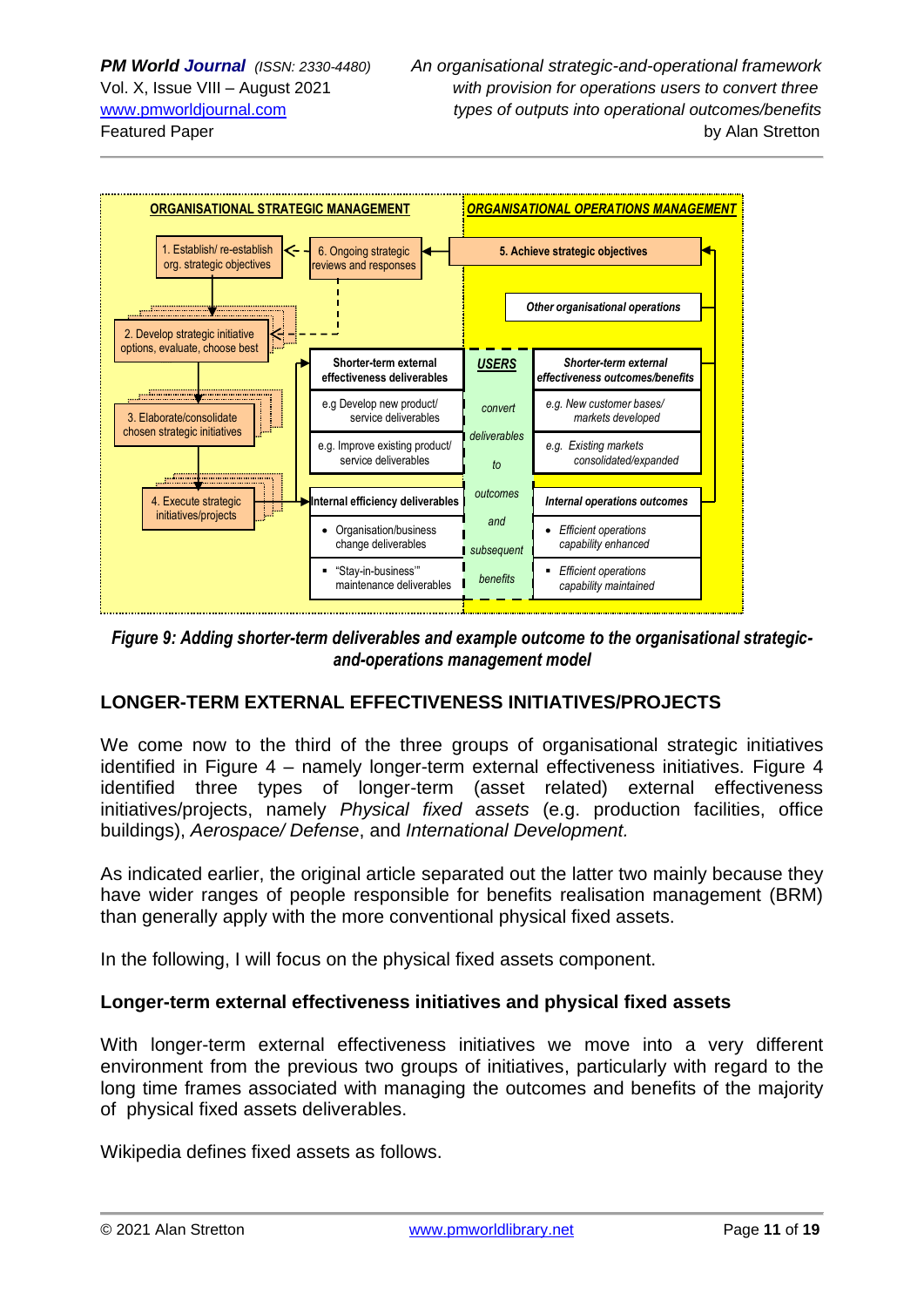*Fixed asset:* A fixed asset is a long-term tangible piece of property or equipment that a firm owns and uses in its operations to generate income. Fixed assets are not expected to be consumed or converted into cash within a year. Fixed assets most commonly appear on the balance sheet as property, plant and equipment (PP&E). They are also referred to as capital assets.

There are many other types of assets, which I plan to discuss in another article in this journal. However, it is not unusual for *fixed assets* to be described simply as *assets* in the project-related literature, and this will apply in some of the following discussions.

#### **The importance of fixed asset project deliverables**

In Part 3 of his four-part editorial "Project management needs a higher purpose", Pells 2021 includes discussion on

….the expanded perspective of projects and programs as subsets of a broader asset management process in many organisations, made clear in important papers by several PM-based authors like Paul Giammalvo [2019] in Indonesia, Steve McGrath [2005] in Australia, and Bob Prieto [2013] in the USA.

Pells then goes on to make the following observations.

Considering programs and projects in the context of asset management introduces a much longer view, as many physical assets have a 10, 20, 50 year or longer lifespan. This aspect is important in asset-heavy industries such as governmental organisations (at every level), infrastructure, buildings, manufacturing, heavy industries, mining and other natural resources, etc. Consideration of projects in the asset life cycle context introduces issues related to the end use, operations, maintenance and disposal of project outputs.

We now discuss some of the issues raised by Pells in the above quotations. In particular, we will look at how the project life cycle and its outputs relate to the longterm asset life span, and "issues related to the end use, operations, maintenance and disposal" of the delivered assets, which will specifically cover some aspects of asset management from the Institute of Asset Management (IAM).

In the following I will also be drawing on materials by Giammalvo 2019, 2021a, 2021b. His background is in the oil and gas industries, but his materials are evidently relevant to the wider domain of production facilities at large, which is how I have interpreted them.

#### **Project fixed asset deliverables in the context of long-term fixed asset life spans**

Giammalvo's 2019 Figure 1, which is headed "Enterprise organisational strategies", includes (amongst many other features) an asset life span, and project life spans. In Figure 10 below I have shown these in the context of a slightly augmented version of a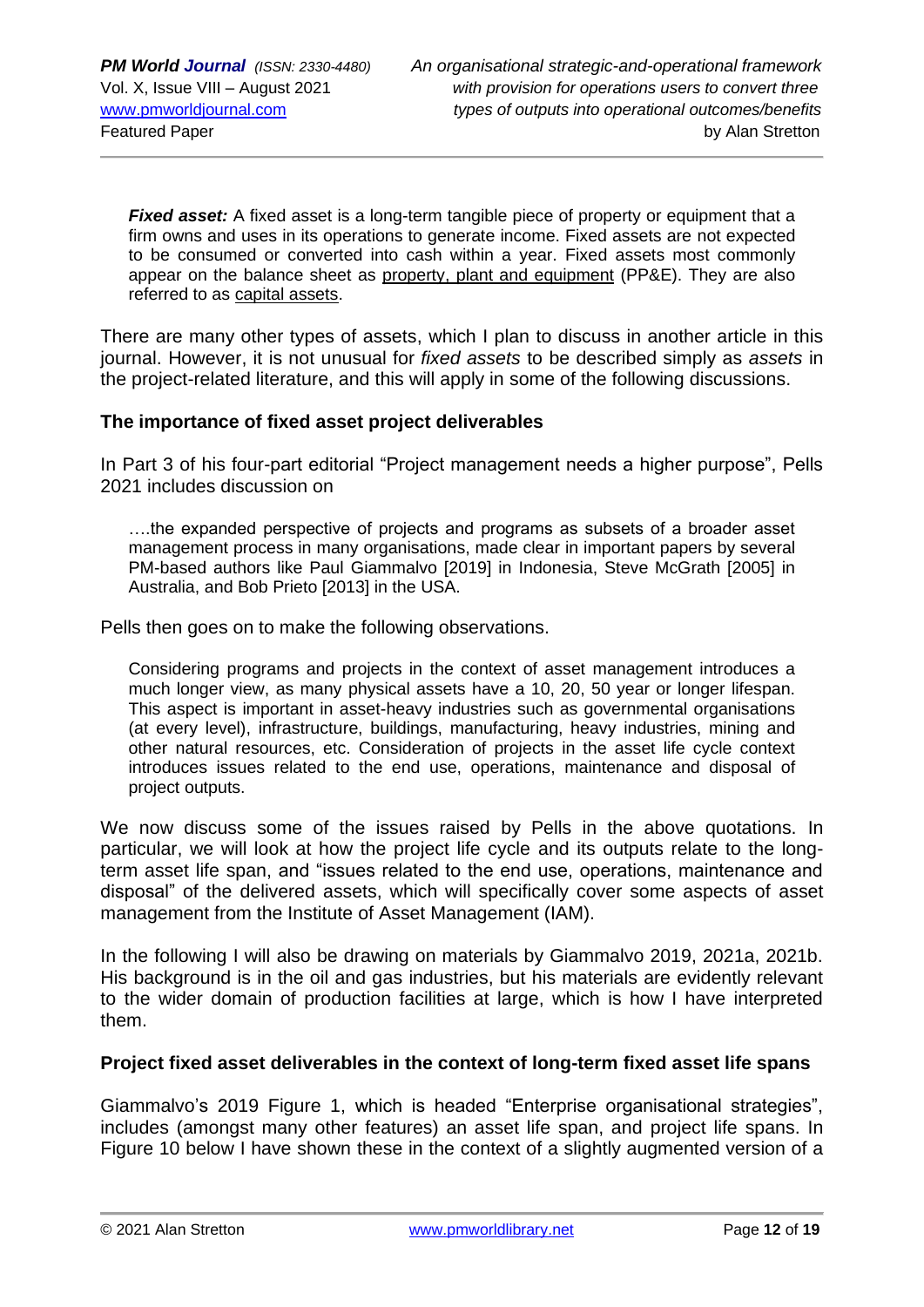linear organisational strategic management framework which I was using at the time I first looked at this association, in Stretton 2019f.



*Figure 10: Some key asset and project life span elements from Giammalvo's 2019 Figure 1, broadly aligned with Stretton's linear organisational strategy management framework*

The above shows a relatively straight-forward alignment, but gives little hint of how projects relate to the typically long life spans of the fixed assets they deliver. The following figure puts the above on a time-line basis, with an example from my own experience – i.e. an office building called Lend Lease House, which was opened in 1960, and eventually demolished around 1995 – using the asset phase numbering from Figure 10.



*Figure 11: A time-scaled representation of the asset life span of Lend Lease House* 

This figure illustrated the relatively short life span of the project which created Lend Lease House (in Phases 1-5) compared with the 35-year life span of that asset (which is a relatively short life span for central Sydney business offices, which are more commonly reckoned to have a fifty year life span).

It also illustrates one of the reasons why project management has no effective involvement in managing the outcomes and realising the benefits from its asset deliverables. Giammalvo 2019 puts his position on this as follows.

2) Stop positioning the Project Manager as the "star" of the show. The project manager is an important supporting actor, but the real stars of the show are the Asset and Operations Managers in their role as project SPONSORS. Those are the people who make the strategic decisions that determine whether a project will or will not enable the organization to "realize any benefits".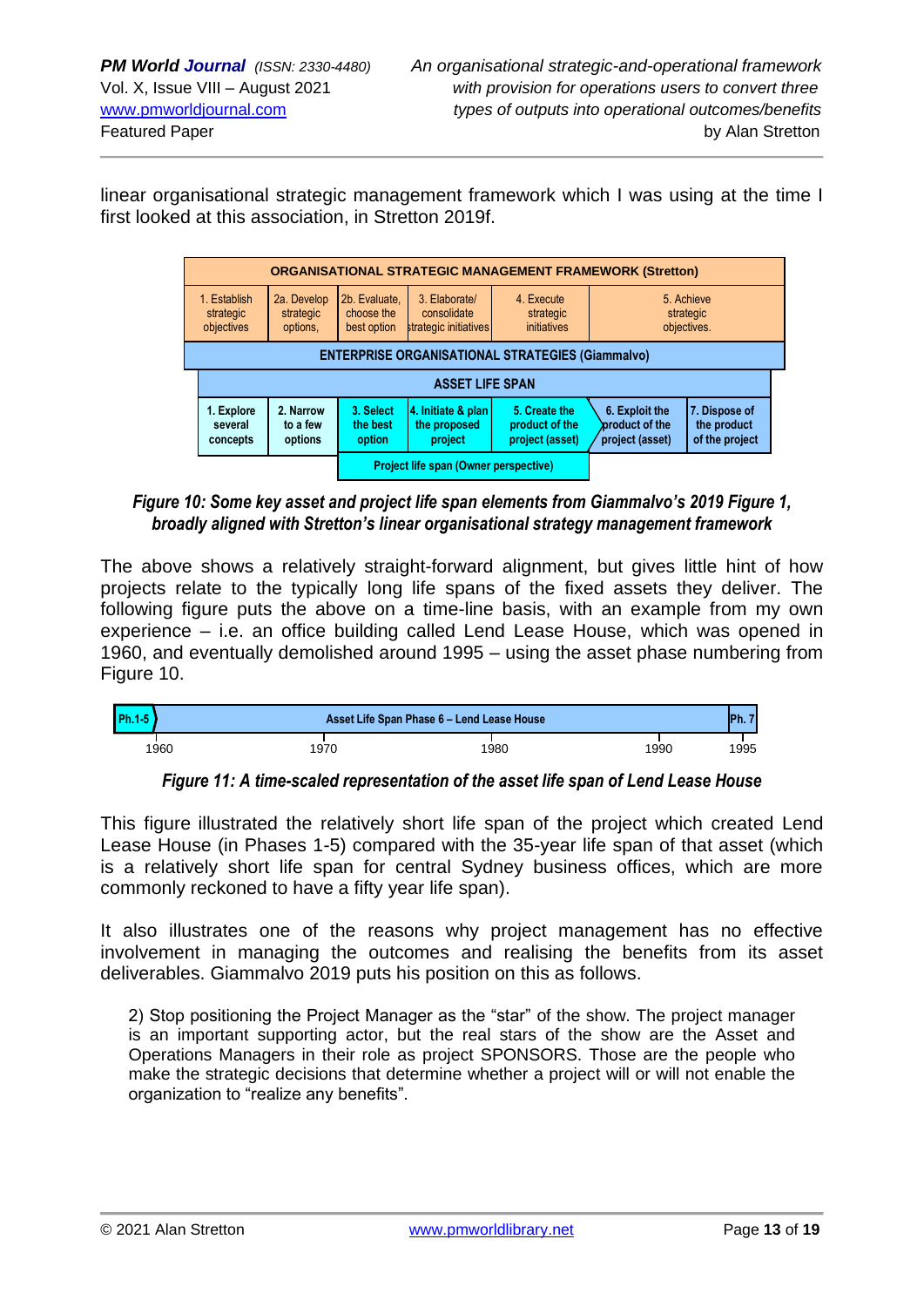#### **Users: Asset managers – some guidelines on asset management from IAM (PAS)**

The following terms and definitions come from a Publicly Available Specification, PAS 55:2008, on Asset Management, from the Institute of Asset Management (IAM), in collaboration with the British Standards Institution (BSI), referenced by Giammalvo in his 2021 articles. These terms and definitions, which are from Section 3 of IAM 2008:2- 3, are particularly relevant to its Figure 3, which I will shortly be linking with the recursive version of my organisational strategic management framework.

#### **3.1 asset(s)**

plant, machinery, property, buildings, vehicles and other items that have a distinct value to the organization.

*NOTE 1 For levels of assets, asset systems and asset portfolio, see Figure 3 NOTE 2 This definition includes any software code that is critical to the delivery of the function of the asset*

#### **3.2 asset management**

systematic and coordinated activities and practices through which an organization optimally and sustainably manages its assets and asset systems, their associated performance, risks and expenditures over their life cycles for the purpose of achieving its organizational strategic plan. …..

#### **3.11 asset portfolio**

complete range of **assets** and **asset systems** owned by an organization

*NOTE Assets and asset systems my be highly integrated and interdependent or deliver more independent and parallel contributions to an organization's total performance. In the latter case, opportunities may exist to manage and optimize assets or asset systems differently across the portfolio*

#### **3.12 asset system**

set of **assets** that interact and/or are interrelated so as to deliver a required business function or service

*NOTE For levels of assets, asset systems and asset portfolio, see Figure 3*

#### **3.25 organization strategic plan**

overall long-term plan for the organization that is derived from, and embodies, its vision, mission, values, business policies, stakeholder requirements, objectives and the management of its risks

*NOTE Some organizations call the Corporate Plan. Corporate Strategic Plan or Business Plan*

#### **Linking IAM's Figure 3 with the recursive organisational strategic mgt. framework**

The following figure shows representations of the recursive version of my organisational strategic management framework on the left, and the IAM 2008a *Figure 3: Levels of assets and their management* on the right.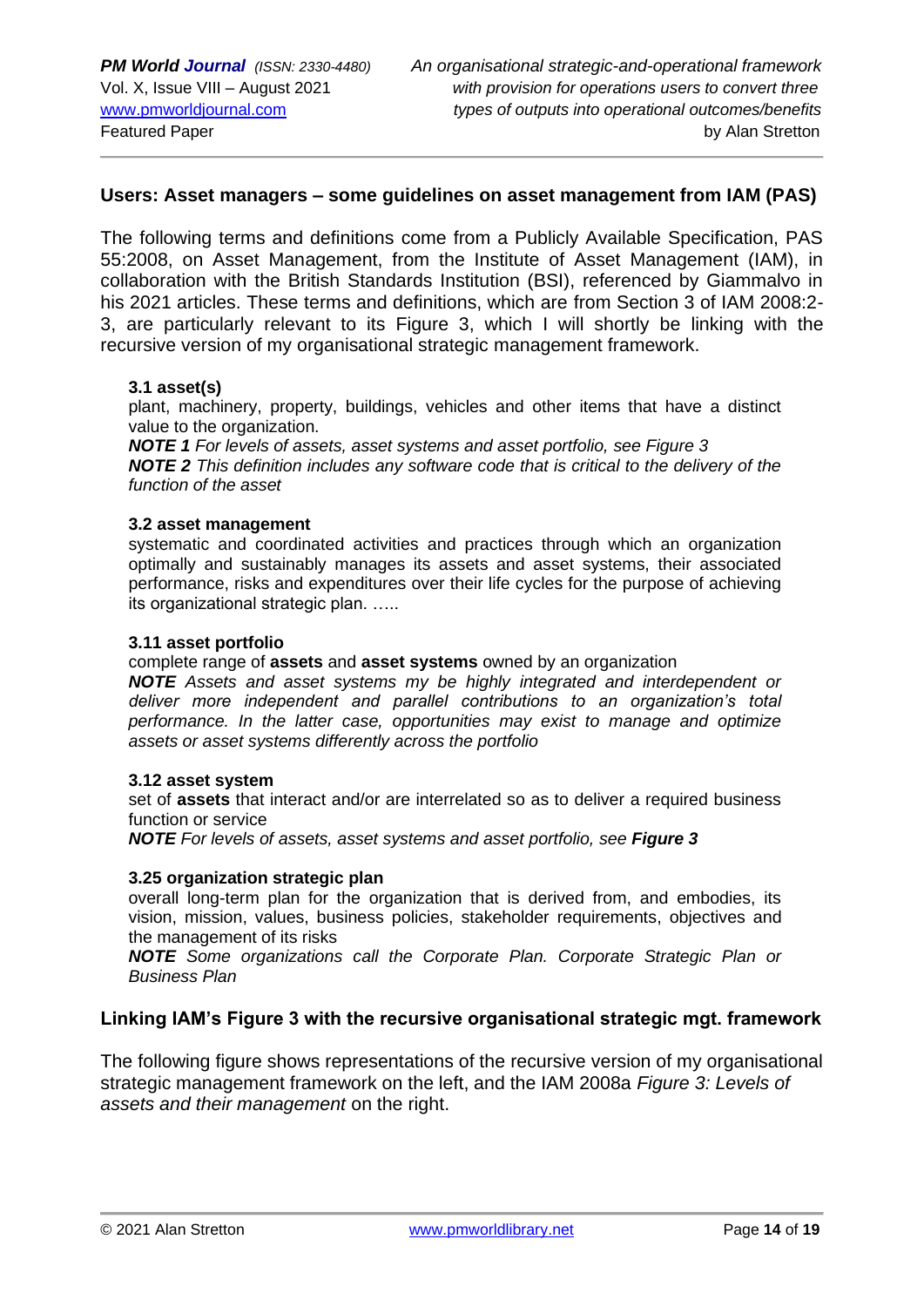

*Figure 12: Linking IAM 2008a: Figure 3 with the recursive organisational strategic mgt. framework*

The above links appear to be rather straight-forward, and a reasonably clear representation of how *Organisational strategic management*, and its asset project outputs, relate to the components of IAM's representation of their *Assets management system*, within its broader context of *Levels of assets and their management.*

It is also clear that whoever manages the assets (Asset managers, Production managers, or the like) is also responsible for achieving the desired outcomes and realising the benefits. In Lend Lease, we soon established a separate company within the group – Lend Lease Investments – to manage assets built and delivered by Civil & Civic, as well as to manage its other investments in longer-term fixed assets.

I will add a summarised version of the above to the other two summarised examples in the organisational strategic-and-operations model in the next figure in the Summary/ discussion section immediately following, since it will also act as an illustrated summary of some aspects of the main body of this article.

### **SUMMARY/DISCUSSION**

This article has been particularly concerned with developing a format to represent operational users of project-related outputs, who convert these deliverables into outcomes/ benefits (which contribute to achieving strategic objectives), within an organisational strategic-and-operations framework.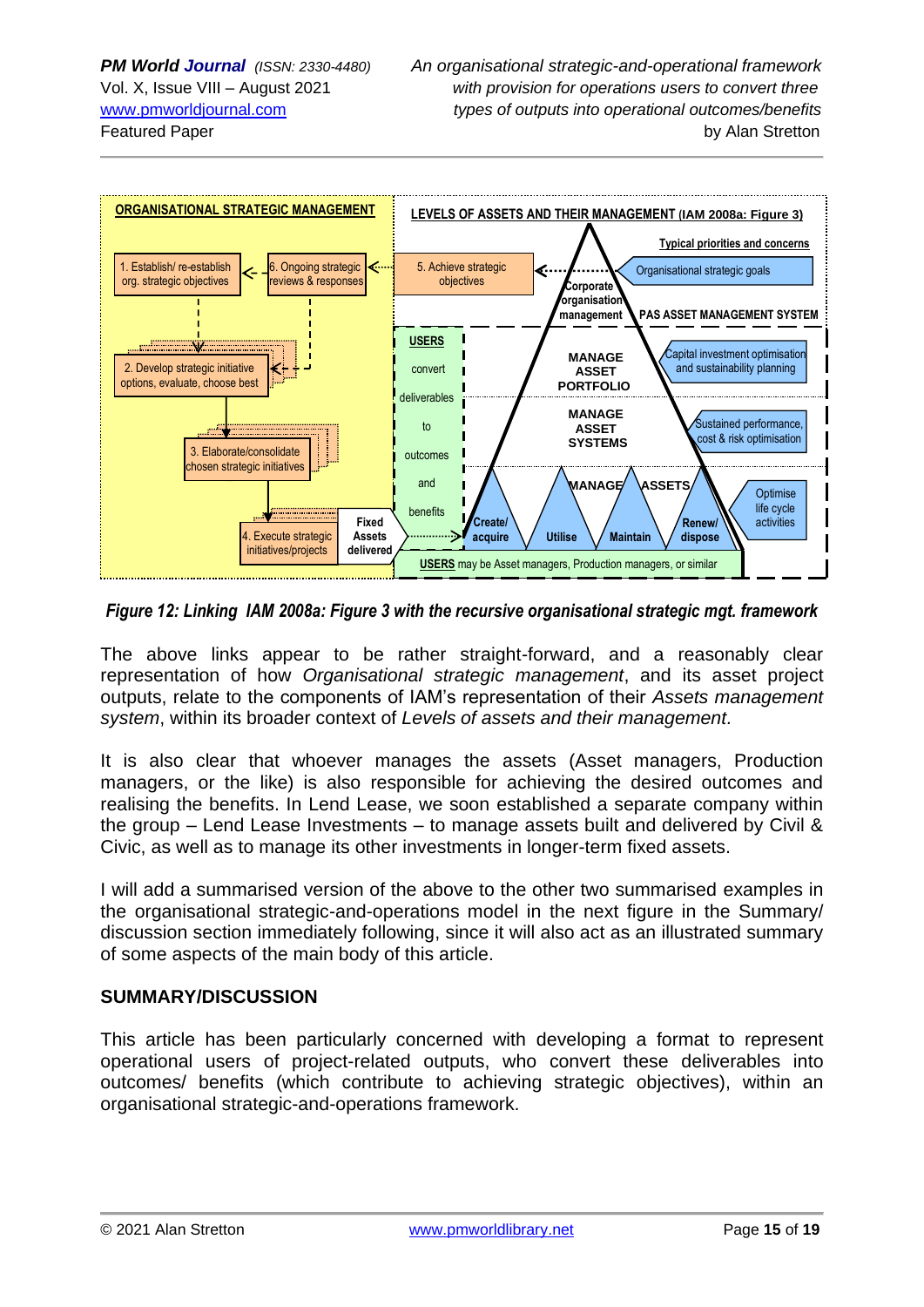A basic organisational management framework was first developed, which specifically represents both strategic and operations management. The latter sector includes provision for operational users to convert project-related outputs into operational outcomes/benefits. It also linked the latter to achievement of organisational strategic objectives, along with other organisational operations.

Three broad groups of strategic initiatives/projects were then identified, and discussed in some detail in the contexts of typical deliverables, operational users of those deliverables, and typical outcomes/benefits. Each group was successively represented in the strategic-and-operations framework, and the cumulation of these is now shown in consolidated form in Figure 13.



*Figure 13: Consolidating examples of deliverables, users, and outcome/benefits of three groupings of strategic initiatives/projects in the organisational strategic-and-operations management model*

This representation of operational users converting project-related outputs to outcomes and benefits within an organisational strategic-and-operations framework is essentially schematic. However, it does provide a model framework for tracking individual strategic initiative/ project deliverables through their conversion by operational users into specific outcomes/benefits, and the contribution of the latter to the achievement of organisational strategic objectives. Such a framework offers levels of transparency and detail which are rarely seen in the project management literature.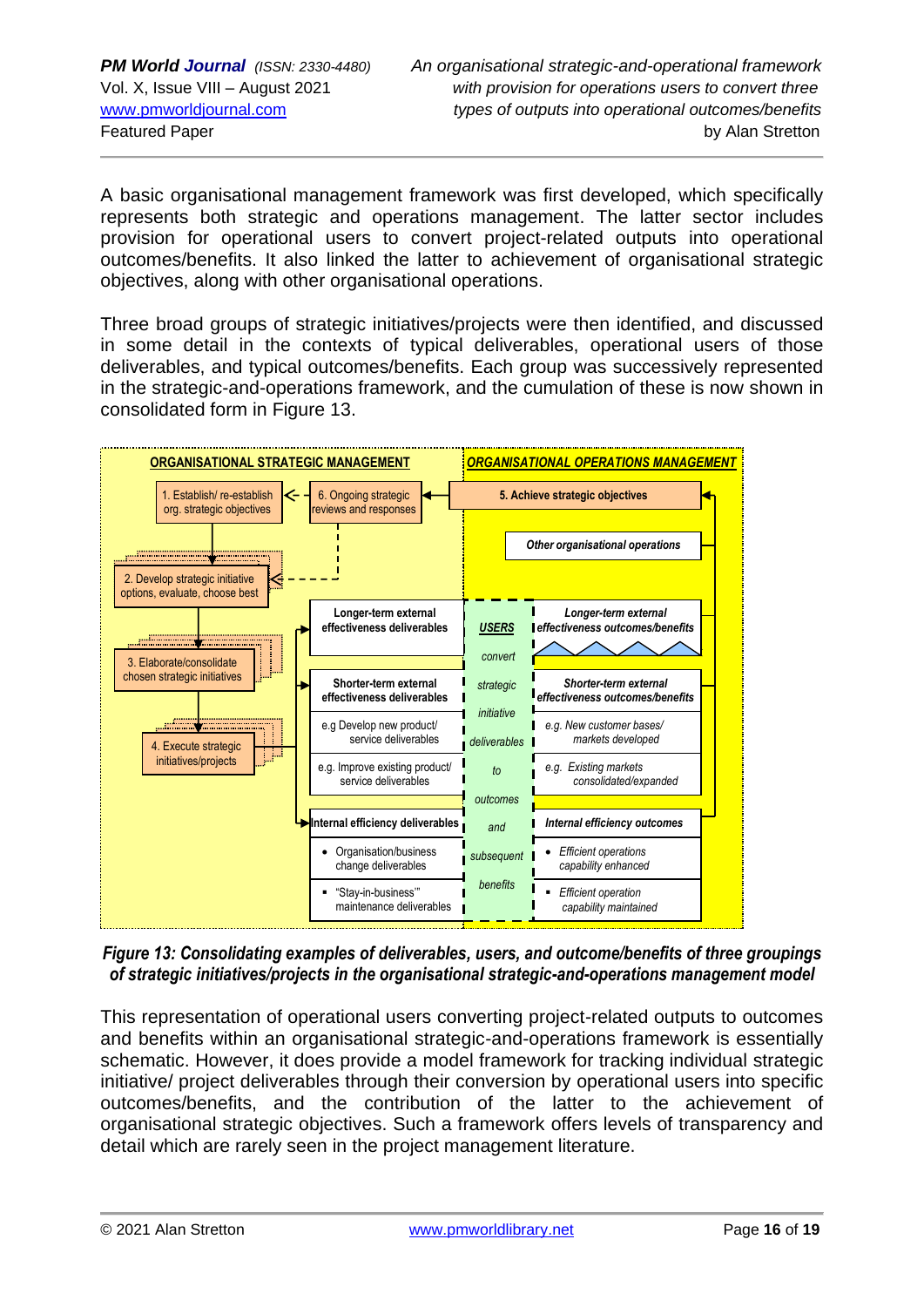In the next issue of this journal I plan to illustrate the above with some broadly representative examples of operational users converting project-related outputs to outcomes and benefits in this framework, using some existing examples from the project management literature.

#### **REFERENCES**

COOKE-DAVIES, Terry (2016). Managing strategic initiatives . In the *Gower Handbook of Programme Management,* 2<sup>nd</sup> Edition, Eds Dennis Lock and Reinhard Wagner. Chapter 18, pp 259-267.

GIAMMALVO, Paul D. (2021b). The bigger picture: Project life cycles form a broader, real-world perspective. *PM World Journal,* Vol. X, Issue VI, June. [https://pmworldlibrary.net/wp](https://pmworldlibrary.net/wp-content/uploads/2021/06/pmwj106-Jun2021-Giammalvo-the-bigger-picture-commentary.pdf)[content/uploads/2021/06/pmwj106-Jun2021-Giammalvo-the-bigger-picture-commentary.pdf](https://pmworldlibrary.net/wp-content/uploads/2021/06/pmwj106-Jun2021-Giammalvo-the-bigger-picture-commentary.pdf)

GIAMMALVO, Paul D. (2021a). Should we CHALLENGE or RECALL ISO 21502:2020?. *PM World Journal,* Vol. X, Issue II, February. [https://pmworldlibrary.net/wp](https://pmworldlibrary.net/wp-content/uploads/2021/02/pmwj102-Feb2021-Giammalvo-should-we-challenge-or-cancel-iso-21500-2020.pdf)[content/uploads/2021/02/pmwj102-Feb2021-Giammalvo-should-we-challenge-or-cancel-iso-](https://pmworldlibrary.net/wp-content/uploads/2021/02/pmwj102-Feb2021-Giammalvo-should-we-challenge-or-cancel-iso-21500-2020.pdf)[21500-2020.pdf](https://pmworldlibrary.net/wp-content/uploads/2021/02/pmwj102-Feb2021-Giammalvo-should-we-challenge-or-cancel-iso-21500-2020.pdf)

GIAMMALVO, Paul D. (2019). "Agile" is NOT a subset of project management. *PM World Journal,* Vol. VIII, Issue III, April. [https://pmworldlibrary.net/wp](https://pmworldlibrary.net/wp-content/uploads/2019/03/pmwj80-Apr2019-Giammalvo-Agile-is-not-a-subset-of-project-management.pdf)[content/uploads/2019/03/pmwj80-Apr2019-Giammalvo-Agile-is-not-a-subset-of-project](https://pmworldlibrary.net/wp-content/uploads/2019/03/pmwj80-Apr2019-Giammalvo-Agile-is-not-a-subset-of-project-management.pdf)[management.pdf](https://pmworldlibrary.net/wp-content/uploads/2019/03/pmwj80-Apr2019-Giammalvo-Agile-is-not-a-subset-of-project-management.pdf)

IAM (2008a). (Publicly Available Specification) PAS 55-1. Asset management. Part 1: Specification for the optimized management of physical assets. The Institute of Asset Management (IAM) & British Standards Institution (BSI) [http://www.irantpm.ir/wp](http://www.irantpm.ir/wp-content/uploads/2014/01/pass55-2008.pdf)[content/uploads/2014/01/pass55-2008.pdf](http://www.irantpm.ir/wp-content/uploads/2014/01/pass55-2008.pdf)

IAM (2008b). (Publicly Available Specification) PAS 55-2. Asset management. Part 2: Guidelines for the application of PAS 55-1.. The Institute of Asset Management (IAM) & British Standards Institution (BSI) [http://hadidavari.com/wp-content/uploads/2018/03/PAS-55-2-](http://hadidavari.com/wp-content/uploads/2018/03/PAS-55-2-2008.pdf) [2008.pdf](http://hadidavari.com/wp-content/uploads/2018/03/PAS-55-2-2008.pdf)

McGRATH, Stephen K. (2005). A journey through project, program and portfolio methodology. In *Proceedings of the PMOs Conference,* Surfers Paradise, Australia.

OGC (OFFICE OF GOVERNMENT COMMERCE) (2007). *Managing Successful Programmes.*  3<sup>rd</sup> Edition, London, The Stationary Office.

PELLS, David L. (2021). Project management needs a higher purpose! Part 3: The future of the planet, civil society, doing the right projects, what about governance, and the power of why. Editorial. *PM World Journal,* Vol. X, Issue III, March. [https://pmworldlibrary.net/wp](https://pmworldlibrary.net/wp-content/uploads/2021/03/pmwj103-Mar2021-Pells-project-management-needs-a-higher-purpose-editorial-part-3.pdf)[content/uploads/2021/03/pmwj103-Mar2021-Pells-project-management-needs-a-higher](https://pmworldlibrary.net/wp-content/uploads/2021/03/pmwj103-Mar2021-Pells-project-management-needs-a-higher-purpose-editorial-part-3.pdf)[purpose-editorial-part-3.pdf](https://pmworldlibrary.net/wp-content/uploads/2021/03/pmwj103-Mar2021-Pells-project-management-needs-a-higher-purpose-editorial-part-3.pdf)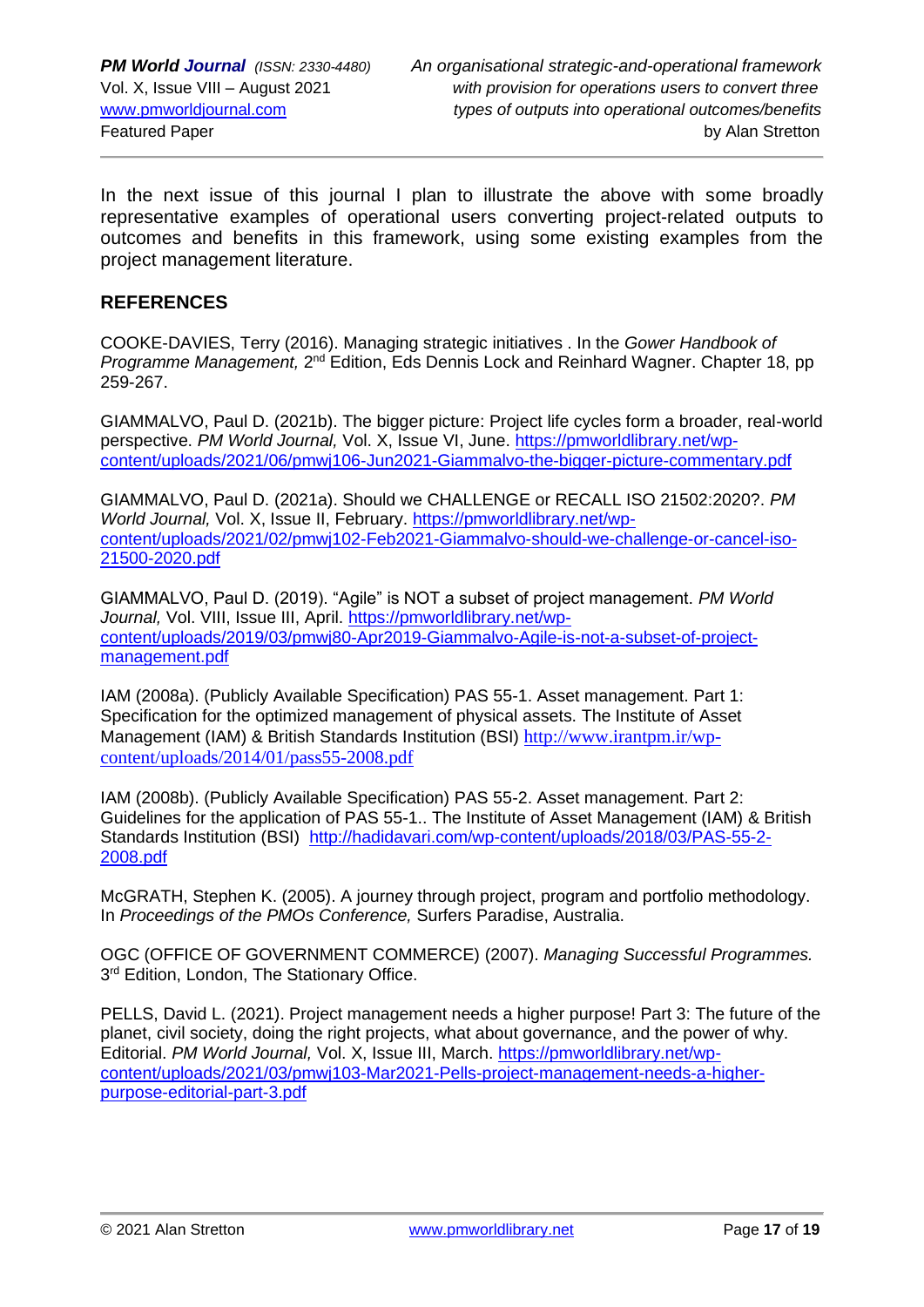PRIETO, Bob (2013). The role of a sound asset management system in life cycle program management. *PM World Journal,* Vol II, Issue X, October. [https://pmworldlibrary.net/wp](https://pmworldlibrary.net/wp-content/uploads/2013/10/pmwj15-oct2013-prieto-Role-of-Sound-Asset-Management-System-FeaturedPaper.pdf)[content/uploads/2013/10/pmwj15-oct2013-prieto-Role-of-Sound-Asset-Management-System-](https://pmworldlibrary.net/wp-content/uploads/2013/10/pmwj15-oct2013-prieto-Role-of-Sound-Asset-Management-System-FeaturedPaper.pdf)[FeaturedPaper.pdf](https://pmworldlibrary.net/wp-content/uploads/2013/10/pmwj15-oct2013-prieto-Role-of-Sound-Asset-Management-System-FeaturedPaper.pdf)

SHENHAR, Aaron J & Dov DVIR (2004). How projects differ, and what to do about it. In *The Wiley Guide to Managing Projects, Eds Peter W G Morris & Jeffrey K Pinto, Hoboken, NJ; John* Wiley & Sons. Chapter 50, pp 1265-1286.

STRETTON, Alan (2021j). A commentary on project portfolio and program management terminologies, and relationships with organisational strategy. *PM World Journal*, Vol X, Issue VII, July. [https://pmworldlibrary.net/wp-content/uploads/2021/07/pmwj107-Jul2021-Stretton](https://pmworldlibrary.net/wp-content/uploads/2021/07/pmwj107-Jul2021-Stretton-project-portfolio-program-mgt-terminologies-and-organisational-strategy2.pdf)[project-portfolio-program-mgt-terminologies-and-organisational-strategy2.pdf](https://pmworldlibrary.net/wp-content/uploads/2021/07/pmwj107-Jul2021-Stretton-project-portfolio-program-mgt-terminologies-and-organisational-strategy2.pdf)

STRETTON, Alan (2020m). *Revisiting organisational strategic management (2):* Augmenting a recursive strategic management model to accommodate changes impacting outcomes and benefits. *PM World Journal,* Vol. IX, Issue XII, December. [https://pmworldlibrary.net/wp](https://pmworldlibrary.net/wp-content/uploads/2020/12/pmwj100-Dec2020-Stretton-augmenting-recursive-model-revisiting-strategic-management-part-2-2.pdf)[content/uploads/2020/12/pmwj100-Dec2020-Stretton-augmenting-recursive-model-revisiting](https://pmworldlibrary.net/wp-content/uploads/2020/12/pmwj100-Dec2020-Stretton-augmenting-recursive-model-revisiting-strategic-management-part-2-2.pdf)[strategic-management-part-2-2.pdf](https://pmworldlibrary.net/wp-content/uploads/2020/12/pmwj100-Dec2020-Stretton-augmenting-recursive-model-revisiting-strategic-management-part-2-2.pdf)

STRETTON, Alan (2020l). *Revisiting organisational strategic management (1)* A recursive organisational strategic management model, and responsibilities for managing various stages. *PM World Journal,* Vol IX, Issue XI, November. [https://pmworldlibrary.net/wp](https://pmworldlibrary.net/wp-content/uploads/2020/11/pmwj99-Nov2020-Stretton-Revisiting-organisational-strategic-management-1-a-recursive-model.pdf)[content/uploads/2020/11/pmwj99-Nov2020-Stretton-Revisiting-organisational-strategic](https://pmworldlibrary.net/wp-content/uploads/2020/11/pmwj99-Nov2020-Stretton-Revisiting-organisational-strategic-management-1-a-recursive-model.pdf)[management-1-a-recursive-model.pdf](https://pmworldlibrary.net/wp-content/uploads/2020/11/pmwj99-Nov2020-Stretton-Revisiting-organisational-strategic-management-1-a-recursive-model.pdf)

STRETTON, Alan (2020e). Strategic initiatives, project/program management, and responsibilities for benefits realization. *PM World Journal,* Vol IX, Issue V, May. [https://pmworldlibrary.net/wp-content/uploads/2020/05/pmwj93-May2020-Stretton-Strategic](https://pmworldlibrary.net/wp-content/uploads/2020/05/pmwj93-May2020-Stretton-Strategic-initiatives-PPM-and-BRM-responsibilities.pdf)[initiatives-PPM-and-BRM-responsibilities.pdf](https://pmworldlibrary.net/wp-content/uploads/2020/05/pmwj93-May2020-Stretton-Strategic-initiatives-PPM-and-BRM-responsibilities.pdf)

STRETTON, Alan (2019f). Series on project contexts. 2. Contexts of organisational strategic management. PM World Journal, Vol VIII, Issue VI, July. [https://pmworldlibrary.net/wp](https://pmworldlibrary.net/wp-content/uploads/2019/07/pmwj83-Jul2019-Stretton-pm-context-series-2-organisational-strategic-context2.pdf)[content/uploads/2019/07/pmwj83-Jul2019-Stretton-pm-context-series-2-organisational](https://pmworldlibrary.net/wp-content/uploads/2019/07/pmwj83-Jul2019-Stretton-pm-context-series-2-organisational-strategic-context2.pdf)[strategic-context2.pdf](https://pmworldlibrary.net/wp-content/uploads/2019/07/pmwj83-Jul2019-Stretton-pm-context-series-2-organisational-strategic-context2.pdf)